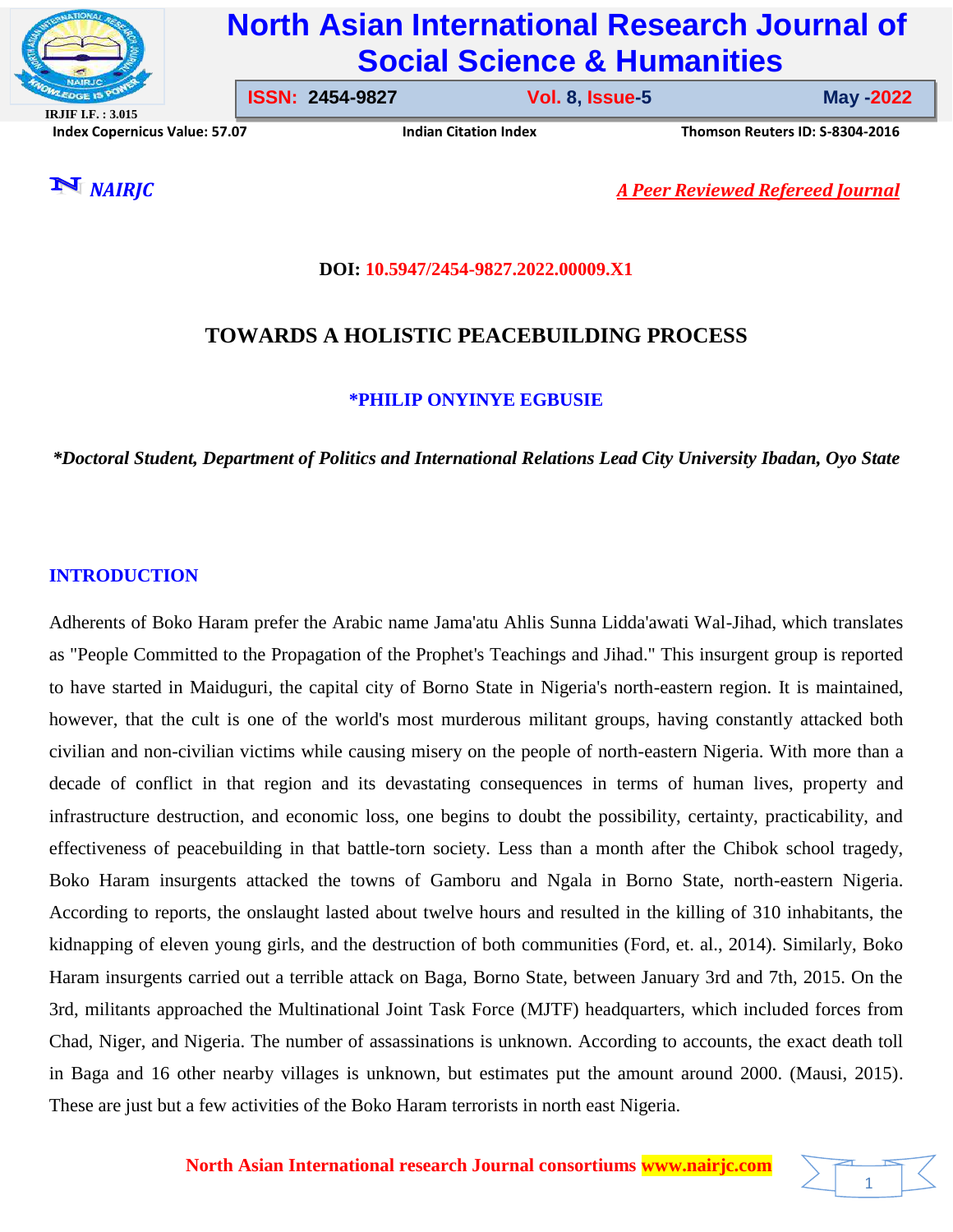#### **THE CONCEPT OF PEACEBUILDING**

Peacebuilding requires a long-term commitment to a process that includes investment, resource gathering and planning, architectural design and planning, resource coordination and labour, establishing solid foundations, infrastructure development, and ongoing maintenance. Interpersonal transformation, on the other hand, is central to peacebuilding. Long-term reconciliation requires both structural and relational transformation (Durojaiye, 2010).

Aderigbigbe (2010) contends that peacebuilding encompasses a range of issues, including reconciliation, reconstruction, and rehabilitation. Through justice, truth, mercy, and forgiveness, reconciliation provides a space for combatants and displaced people to express their grief and agony, as well as address the core causes of conflict and foster mutual cooperation. In most cases, the parties to the disagreement will require some possibility of resolution during the reconciliation process before consenting. As a result, reconciliation is a difficult task in peacebuilding. Internal reconciliation, on the other hand, has received less attention as a component of peacebuilding in various literatures in international relations and peace and conflict studies (Aderigbigbe, 2010).

#### **POST-CONFLICT RECONSTRUCTION AND PEACEBUILDING**

Aderigbigbe (2010) states that post-conflict reconstruction is critical to peacebuilding, especially in countries that have recently experienced violent conflict. It comprises programmes for healing, growth, and citizen-led initiatives. A large percentage of the population is involved in violent combat with the state, therefore this process usually involves repairing and rebuilding physical and economic infrastructure. The governmental institutions often disintegrate and can only perform restricted functions during a crisis. To mend damaged institutions, postconflict restoration requires external initiatives. Rebuilding and protecting key social infrastructure, and preparing for financial normalisation are just a few of the critical measures (Aderigbigbe, 2010).

Human and institutional capacity building, maintaining social cohesion during economic adjustment, and creating specific investment funds to sustain social cohesion during economic adjustment are all frequent post-conflict intervention goals (Adekanye, 1997).

For the long-term development and stability of post-conflict societies, demilitarisation, democratisation, economic reconstruction, and structural adjustment are of importance to scholars and policymakers. There are actual ties between the conflict and post-conflict stages, between violence and politics, and between war and peace that should not be neglected. Converting former guerrilla leaders into committed electoral players,

**North Asian International research Journal consortiums www.nairjc.com**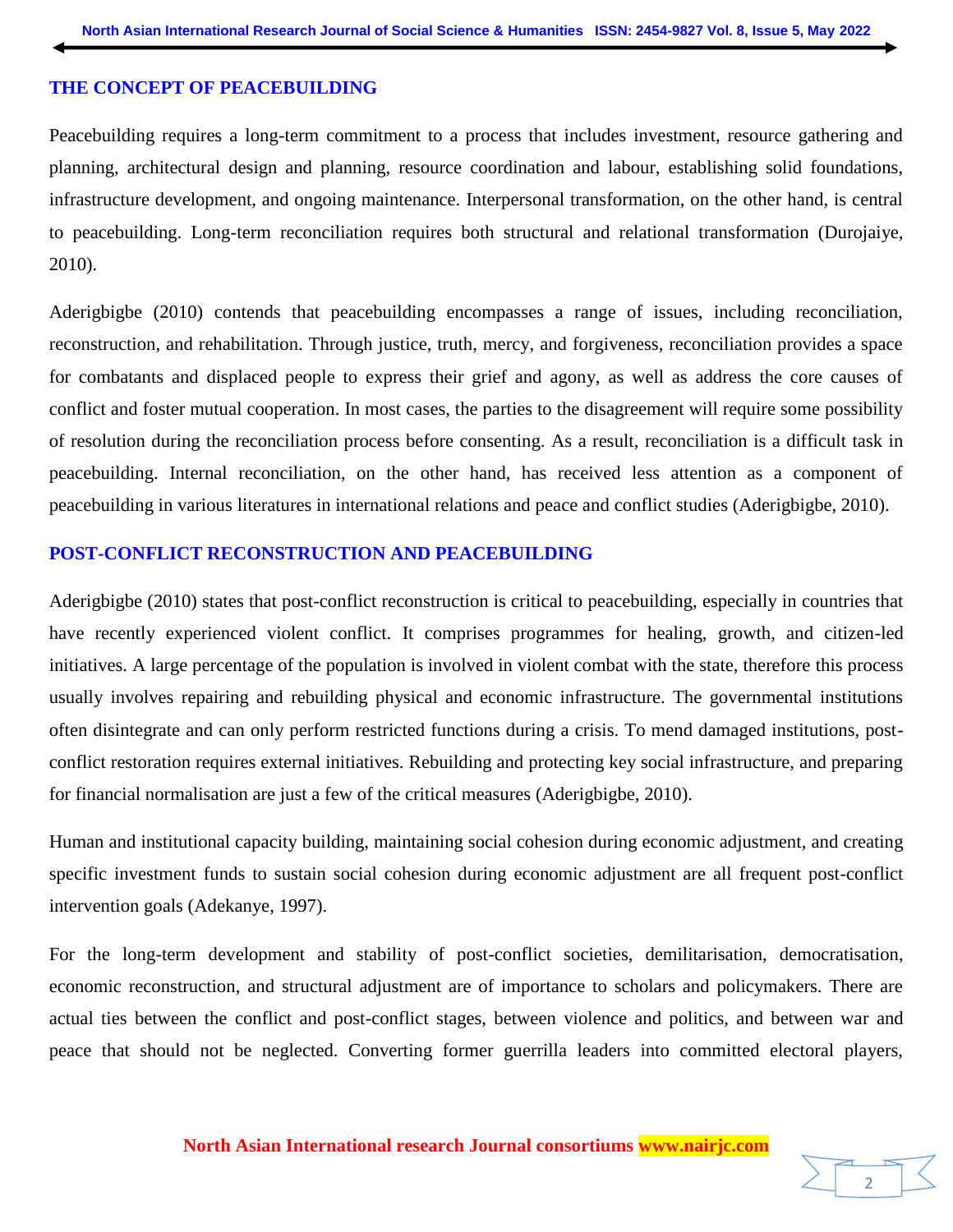reconciling vs justice, economic liberalisation versus post-conflict peace building, and resisting the phenomenon of "return wars" are all significant concerns for the peace process (Adekanye, 1997).

Individually, this means allowing people to continue learning throughout their lives, extending their knowledge and skills as new opportunities arise. That means institutionalising existing competencies. Rather from trying to create new international organisations, governments and donors should seek out and support existing initiatives, no matter how little. It is concerned with social capabilities or the shift to societal growth. It entails creating and expanding chances for people to maximise their abilities and potential (Browne, 2002).

### **TOWARDS A HOLISTIC PEACEBUILDING PROCESS**

The results of a 2021 study of 250 Boko Haram insurgency victims living in internally displaced persons' camps (IDPs) using a Two Way - ANOVA test to determine the effectiveness of reconstructive and transformative peacebuilding processes in the rehabilitation of Boko Haram insurgency victims showed that reconstructive peacebuilding had no significant positive impact on the successful rehabilitation of Boko Haram insurgency victims as  $f = (Egbusie, 2021)$ . The study backs up arguments made by various scholars over the years that reconstructive peacebuilding is primarily focused on structural reformation, overhaul, reorganisation, and reconstruction of a society that has been afflicted and dismayed by a protracted tantrum of conflict; as a result, this type of peacebuilding appears to have no long-term impact on the victims of conflict who should be the focus of peacebuilding.

This is due to the fact that reconstructive peacebuilding is a process of short-term structural reconstruction. The United Nations, which has worked to develop a model that accomplishes these goals, is in the forefront of this type of peacebuilding's physical and political reconstruction. Reconstructive peacebuilding focuses on the more tangible aspects of peacebuilding, such as infrastructure creation, healthcare system development, and political institution development. Relief, humanitarian assistance, disarmament, demobilisation, political restructuring, elections, mine clearing, and health care are all examples of reconstructive efforts (Bronwyn, 2001).

Nonetheless, Egbusie (2021) found a significant positive effect of transformative peacebuilding on the successful rehabilitation of Boko Haram insurgency victims in the same study, using a Two Way - ANOVA test to determine the effectiveness of reconstructive and transformative peacebuilding processes in the rehabilitation of those victims as  $f = .034$ ,  $p = .023$ , hence p.05.

Transformative peacebuilding, on the other hand, is a long-term reconciliation, according to him. It's a broad phrase for initiatives that focus on the larger social interactions that exist inside conflict-prone societies rather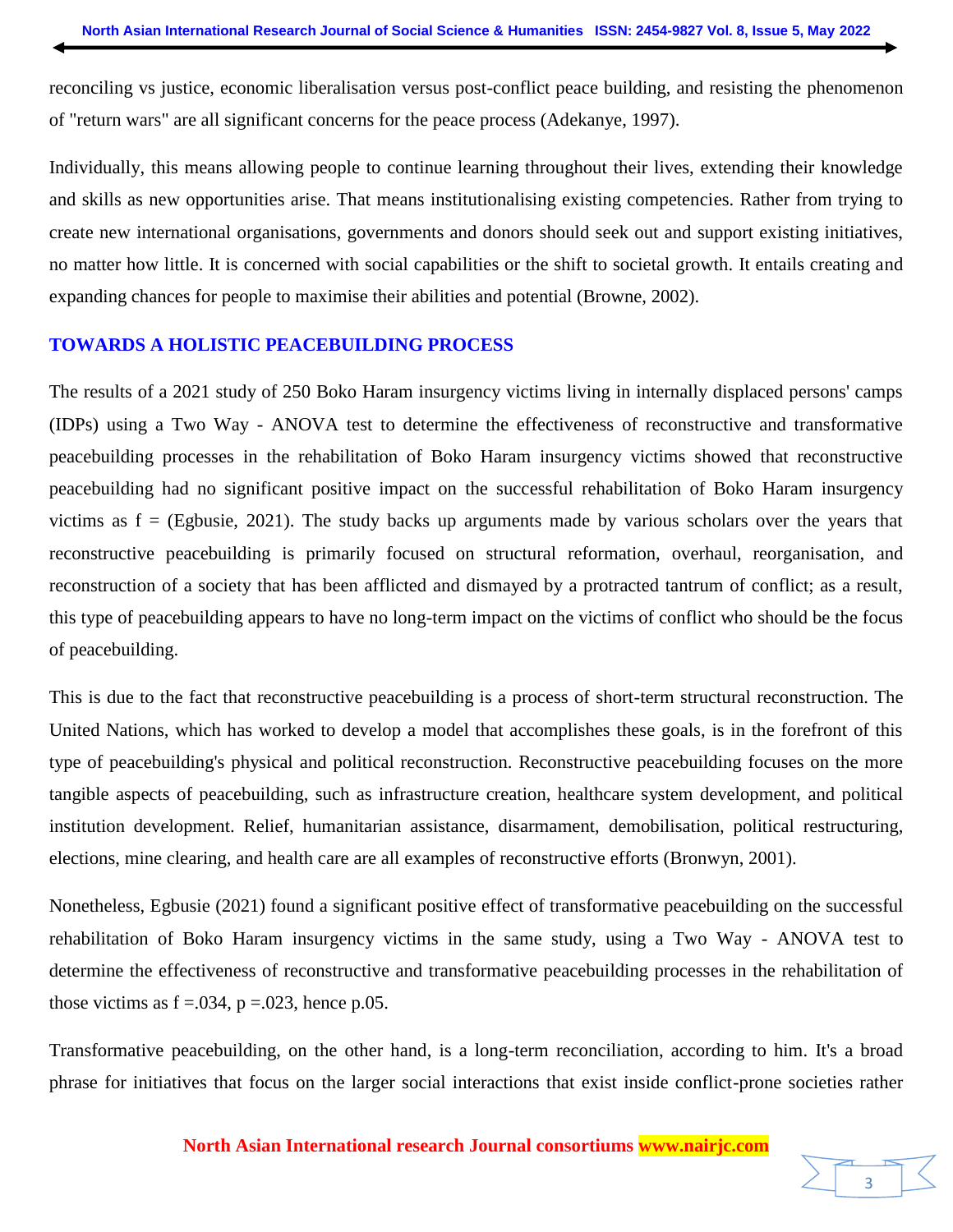than physical repair. It's an endeavour to change the course of a conflict so that lasting peace can be established. This type of peacebuilding usually entails features that aim to modify the conflict environment over time. Interethnic contact, professional contact, stereotype reduction, work collectives, school projects, conflict resolution training, justice, police and military training, cross-cultural television, and ratio efforts and acknowledgement are among them (Bronwyn, 2001). As a result, this type of peacebuilding has a significant impact on both the victims and the impacted society as a whole. It entails a comprehensive healing process that begins with not only the physical healing of people who have been wounded by conflict, but also the emotional and psychological healing components, promoting the rehabilitation of those who make up society as a whole.

Similarly, the researcher discovered in the 2021 study that there was a significant favourable joint impact of reconstructive and transformational peacebuilding on the rehabilitation of Boko Haram insurgency victims as f  $=1075.657$ , p  $=000$ , p.05. As a result, whereas reconstructive peacebuilding has no effect on victims on its own, it has a large positive effect when combined with transformative peacebuilding (Egbusie, 2021). Because conflict is a socially created cultural event in which people actively participate, political level resolutions (reconstructive peacebuilding) are unlikely to resolve the conflict on their own; thus, the necessity to transcend beyond that scope. Going beyond reconstructive peacebuilding necessitates utilising both the reconstructive and transformative components of peacebuilding.

#### **RECOMMENDATIONS**

The goal of transformative peacebuilding is to help people and communities grow and change for the better, both on a personal and societal level. This is done by encouraging reconciliation and building a nation or community. By focusing more on transformative peacebuilding, victims are not only physically healed, but they are also healed emotionally, because the healing process starts inside and ends outside. As a result, it's important that government and non-government organisations not only focus on reconstructive peacebuilding but also think about transformative peacebuilding, too.

More than that, none of the peacebuilding processes could be called irrelevant or ineffective because they were all used. Both ways of building peace work together. This interaction is based on the simple fact that conflicts are socially organised events that have people as active participants in them. People are social animals by nature, so none of these aspects of peacebuilding should be used on their own. As a result, peacebuilders are encouraged to use both reconstructive and transformative peacebuilding processes in order to get the best results.

#### **CONCLUSION**